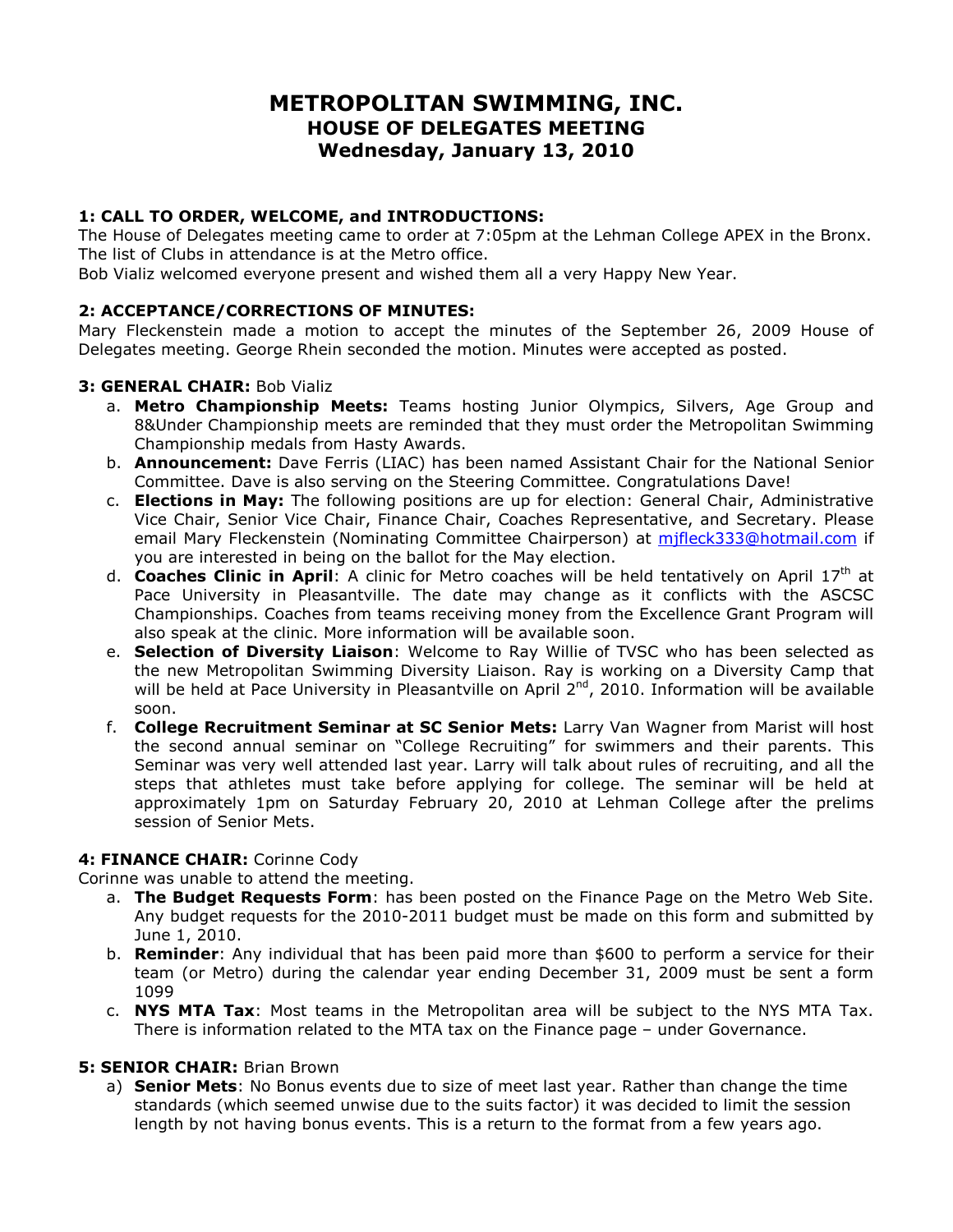b) **Senior Circuit Meets:** The meets in the fall were small but effective. Teams in attendance participated in short sessions with good competition. The dates for the next Senior Circuit meets (which will be held long course) are January  $23<sup>rd</sup>$  (at Lehman College) – April (to be bid after HOD meeting).

# **6: TREASURER'S REPORT:** Mary Fleckenstein

- a. **The Profit and Loss report:** was available at the meeting.
- b. **Metro expense/reimbursement form:** The old expense/reimbursement form had been back on the website! This has now been corrected and the new/updated Expense Voucher is available at "Forms". If you are submitting expenses for a meet or a reimbursement, you must use the new form which includes approval from the Committee Chairs. If you are going to Nationals, Juniors, or Sectionals, please make sure that you are filling the forms completely (including travel expenses etc…). Receipts must include the swimmers' names.
- c. **Checks**: All bills are current a few checks are waiting to be processed. Nationals' Juniors and Seniors checks have been written and will be disbursed soon. We paid out 8 Juniors Stipends and 13 Nationals Stipends.

# **7: REGISTRATION COORDINATOR:** Barry Roffer

- a. **Registrations for 2010 were due December 1, 2009**. All swimmers MUST be registered to swim in a meet. A roster of all swimmers that are currently registered for each club was given out to the coaches at the meeting. Please go through the roster and check it very carefully. Make sure that your database from Team manager matches exactly the list from Metro. If you find errors (birth dates, spelling, names, missing names) please let Barry know as soon as possible. Some coaches registered their swimmers' names backwards so those swimmers come up as non registered in SWIMS. Just email Barry a new file and a copy of the check so that it will be updated right away. Correct your Team Manager's database and rebuilt the ID's if you make any correction!
- b. **Meet Directors**: If your meet is closed, even one month in advance, make sure that you send Barry a registration recon right away. Don't wait for the last minute (must be done at least one week in advance). As of now, any mistake on registration (and un-registered swimmers swimming in a meet) will result in a fine of \$100 – no excuses.
- c. **Please make sure you keep updating your coaches' credentials**. Send copies of the updated certifications to the office or fax them. Check the website for the list of expirations.
- d. **Transfers**: If a child changes team (and/or LSC) we need a signed transfer form and \$5. Do not enter unattached swimmers in relays!!! If a relay team makes Nationals with unattached swimmers, it will not count and will be deleted from the database.
- e. **Club Registration**: Must use the new 2010 form. Must have the full address as well as all information filled out on the form.

#### **8: DISABILITY:** Mary Fleckenstein

Two announcements:

- a. Philip Scholz from TVSC who was honored At the September HOD meeting continues his winning ways. Philip traveled to Rio in December to the IPC World Championships, representing TVSC and Loyola College. He took home 1 gold, 2 silvers and a bronze. He broke 3 PanAmerican Records as well as 3 American records for his class. Philip competes in the S11 category for blind swimmers. He holds 6 American records. We all wish Philip continued great swimming.
- b. The  $7<sup>th</sup>$  annual GTAC Meet for swimmers with disabilities will be held May 15-16 at the University of Cincinnati. Meet information is posted on the Metro Web site. They would love new swimmers – so please if you have a swimmer with a disability, try to get them to attend. Let Mary Fleckenstein know so we can keep track of their accomplishments.

#### **9: OPEN WATER:** Bea Hartigan

a. This year's Open Water has a 10K added to the 5K race. Please try to attend this challenge if your swimmers are interested in Open Water.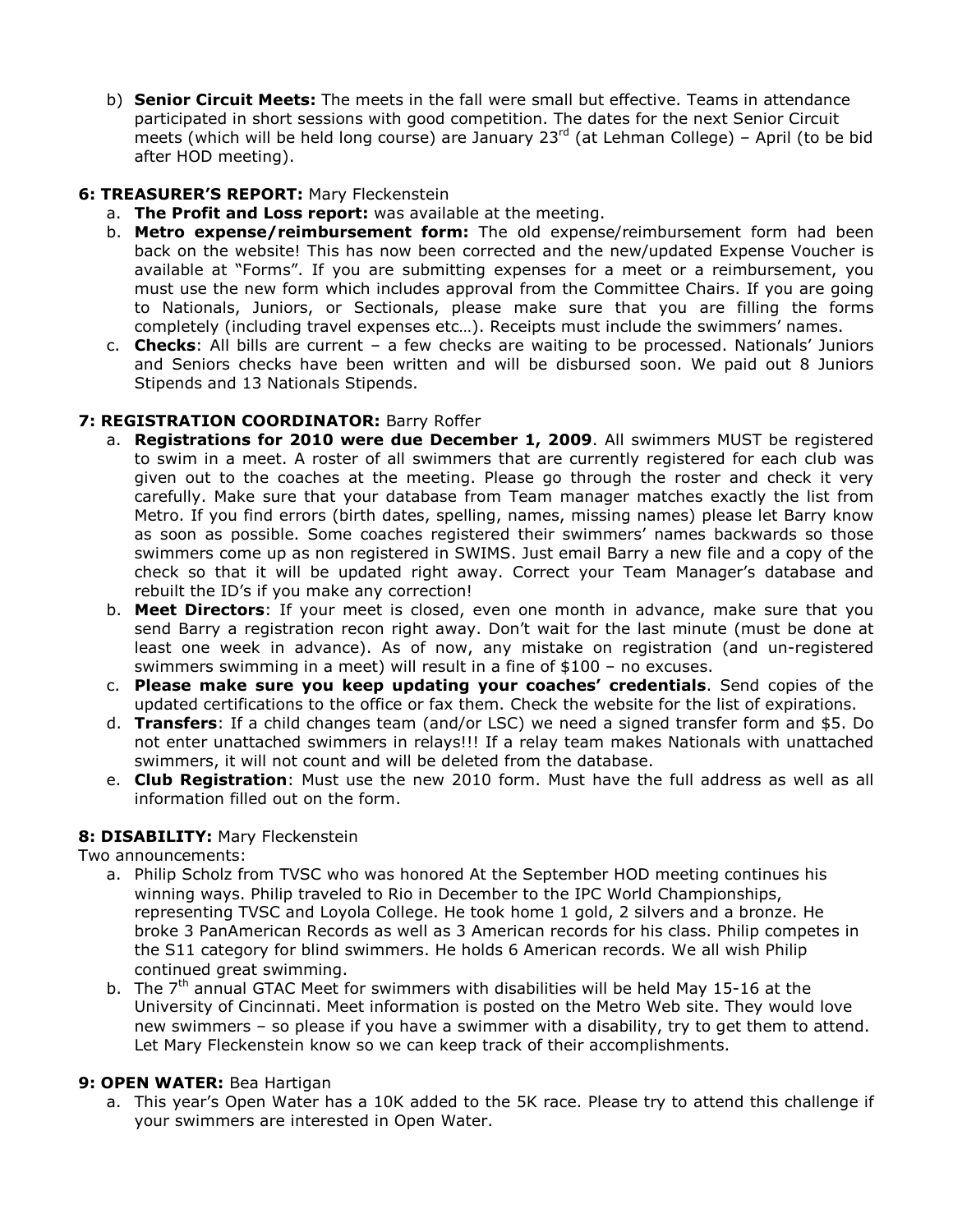#### **10: NEW BUSINESS:**

Don Wagner (Condors) – Proposals for Metro Swimming

- a. Senior Circuit Meets this summer in the Metro LSC this would create a more competitive climate and give our senior swimmers three opportunities to race in a "senior" setting where they are not there for multiple hours between events and sessions.
- b. Training Camp proposal for an annual training trip to the Olympic Training Center for the top 20-30 boys and girls age 13 and up in the Metro LSC. This would be open to the top Hy-Tek/Power point scorers in the LSC. Time standards for consideration were included.

Both proposals were distributed to all at the meeting and are on file at the Metro Office.

It was suggested that Don send the proposals to the Finance Chair for approval in May.

#### 11: TECHNICAL PLANNING: David Ellinghaus

- a. **Proposed Long Course Calendar**:
	- o Open Water Championships: July 11
	- o Senior Mets: July 22-25
	- o Junior Olympics: July 30-August 1
	- o Sectionals, Zones and Juniors are in August
- b. **Metro Championship Meets Eligibility Period**: David Ellinghaus made a motion to change the meet eligibility date for all short course Metro Championship meets (Senior Mets, JO's, Silvers, Age Group), from the day after the previous year's meet to January  $1<sup>st</sup>$  of the previous year, was made and seconded. For the long course season, the eligibility date would be as of  $May 1<sup>st</sup>$  of the previous year. Don Wagner seconded the motion. All were in favor. **Motion carried.**
- c. **Long Course Schedule**: We have one bid for LC Junior Olympics: Condors at Felix Festa. The schedule is attached to the minutes.

A motion to adjourn the meeting at 7:36pm was made, seconded and accepted by all.

#### **House of Delegates – Winter Meets Bid Meeting: Wednesday, May 12, 2010 (7:00pm) – tentative date At Lehman College APEX**

Submitted by Monique G. Grayson January 16, 2010